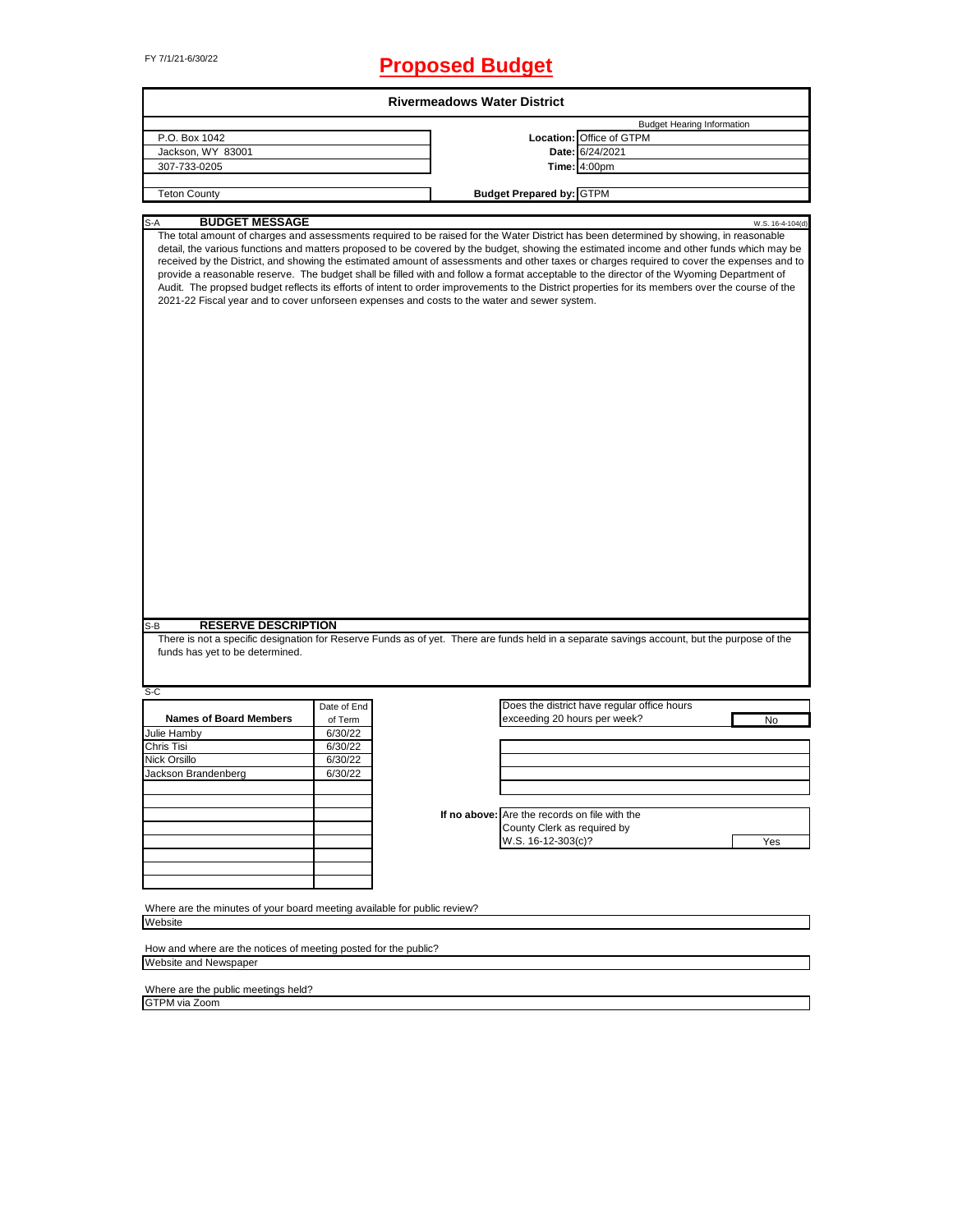### **PROPOSED BUDGET SUMMARY**

|       | <b>OVERVIEW</b>                                             | 2019-2020<br>Actual | 2020-2021<br>Estimated | 2021-2022<br>Proposed | Pending<br>Approval |
|-------|-------------------------------------------------------------|---------------------|------------------------|-----------------------|---------------------|
| $S-1$ | <b>Total Budgeted Expenditures</b>                          | \$76.448            | \$54,740               | \$61.050              |                     |
| $S-2$ | <b>Total Principal to Pay on Debt</b>                       | \$0                 | \$0                    |                       |                     |
| $S-3$ | <b>Total Change to Restricted Funds</b>                     | \$0                 | \$0                    |                       |                     |
|       |                                                             |                     |                        |                       |                     |
| $S-4$ | <b>Total General Fund and Forecasted Revenues Available</b> | \$240,043           | \$240,613              | \$255,573             |                     |
|       |                                                             |                     |                        |                       |                     |
| $S-5$ | Amount requested from County Commissioners                  | \$68,400            | \$69,600               | \$69,600              |                     |
|       |                                                             |                     |                        |                       |                     |
| $S-6$ | <b>Additional Funding Needed:</b>                           |                     |                        |                       |                     |

| <b>REVENUE SUMMARY</b> |                                                                   | 2019-2020       | 2020-2021       | 2021-2022       | Pending                                                                                                                                                                                                                                                                                                                                                                                                                                                            |
|------------------------|-------------------------------------------------------------------|-----------------|-----------------|-----------------|--------------------------------------------------------------------------------------------------------------------------------------------------------------------------------------------------------------------------------------------------------------------------------------------------------------------------------------------------------------------------------------------------------------------------------------------------------------------|
|                        |                                                                   | Actual          | Estimated       | Proposed        | Approval                                                                                                                                                                                                                                                                                                                                                                                                                                                           |
|                        |                                                                   |                 |                 |                 |                                                                                                                                                                                                                                                                                                                                                                                                                                                                    |
| $S-7$<br>$S-8$         | <b>Operating Revenues</b><br>Tax levy (From the County Treasurer) | \$0<br>\$68,400 | \$0<br>\$69,600 | \$0<br>\$69,600 | en de la forma de la forma de la forma de la forma de la forma de la forma de la forma de la forma de la forma<br>Constituir de la forma de la forma de la forma de la forma de la forma de la forma de la forma de la forma de<br><u> Maria Sant</u>                                                                                                                                                                                                              |
|                        |                                                                   | \$0             | \$0             | \$0             |                                                                                                                                                                                                                                                                                                                                                                                                                                                                    |
| $S-9$                  | <b>Government Support</b>                                         |                 |                 |                 | e de la familia de la familia de la familia de la familia de la familia de la familia de la familia de la fami<br>Espainia                                                                                                                                                                                                                                                                                                                                         |
| $S-10$                 | Grants                                                            | \$0<br>\$0      | \$0<br>\$0      | \$0<br>\$0      | en de la familie de la familie de la familie de la familie de la familie de la familie de la familie de la fa<br>Construction de la familie de la familie de la familie de la familie de la familie de la familie de la familie                                                                                                                                                                                                                                    |
| $S-11$                 | Other County Support (Not from Co. Treas.)                        |                 | \$100           | \$100           | e de la filosofia<br>Maria de la filosofia                                                                                                                                                                                                                                                                                                                                                                                                                         |
| $S-12$                 | <b>Miscellaneous</b>                                              | \$730           |                 |                 | en de la familie de la familie de la familie de la familie de la familie de la familie de la familie de la fa<br>Constitution de la familie de la familie de la familie de la familie de la familie de la familie de la familie                                                                                                                                                                                                                                    |
| $S-13$                 | <b>Other Forecasted Revenue</b>                                   | \$0             | \$0             | \$0             |                                                                                                                                                                                                                                                                                                                                                                                                                                                                    |
| $S-14$                 | <b>Total Revenue</b>                                              | \$69.130        | \$69.700        | \$69.700        |                                                                                                                                                                                                                                                                                                                                                                                                                                                                    |
|                        | FY 7/1/21-6/30/22                                                 |                 |                 |                 | <b>Rivermeadows Water District</b>                                                                                                                                                                                                                                                                                                                                                                                                                                 |
|                        | <b>EXPENDITURE SUMMARY</b>                                        | 2019-2020       | 2020-2021       | 2021-2022       | Pending                                                                                                                                                                                                                                                                                                                                                                                                                                                            |
|                        |                                                                   | Actual          | Estimated       | Proposed        | Approval                                                                                                                                                                                                                                                                                                                                                                                                                                                           |
|                        |                                                                   |                 |                 |                 |                                                                                                                                                                                                                                                                                                                                                                                                                                                                    |
| $S-15$                 | <b>Capital Outlay</b>                                             | \$0             | \$0             | \$0             | an dhe                                                                                                                                                                                                                                                                                                                                                                                                                                                             |
| $S-16$                 | <b>Interest and Fees On Debt</b>                                  | \$0             | \$0             | \$0             | en de la familie de la familie de la familie de la familie de la familie de la familie de la familie de la fam<br>Constitution de la familie de la familie de la familie de la familie de la familie de la familie de la familie                                                                                                                                                                                                                                   |
| $S-17$                 | <b>Administration</b>                                             | \$9.491         | \$15,040        | \$21,350        |                                                                                                                                                                                                                                                                                                                                                                                                                                                                    |
| $S-18$                 | <b>Operations</b>                                                 | \$62,490        | \$35,900        | \$35,900        | <u>Mariji ya K</u>                                                                                                                                                                                                                                                                                                                                                                                                                                                 |
| $S-19$                 | <b>Indirect Costs</b>                                             | \$4,467         | \$3,800         | \$3,800         | <u> Maria Sant</u>                                                                                                                                                                                                                                                                                                                                                                                                                                                 |
| <b>S-20R</b>           | <b>Expenditures paid by Reserves</b>                              | \$0             | \$0             | \$0             | en de la forma de la forma de la forma de la forma de la forma de la forma de la forma de la forma de la forma<br>De la forma de la forma de la forma de la forma de la forma de la forma de la forma de la forma de la forma de                                                                                                                                                                                                                                   |
| $S-20$                 | <b>Total Expenditures</b>                                         | \$76,448        | \$54,740        | \$61,050        | <u> Maria Sant</u>                                                                                                                                                                                                                                                                                                                                                                                                                                                 |
|                        |                                                                   | 2019-2020       | 2020-2021       | 2021-2022       | Pending                                                                                                                                                                                                                                                                                                                                                                                                                                                            |
|                        | <b>DEBT SUMMARY</b>                                               | Actual          | Estimated       | Proposed        | Approval                                                                                                                                                                                                                                                                                                                                                                                                                                                           |
|                        |                                                                   |                 |                 |                 |                                                                                                                                                                                                                                                                                                                                                                                                                                                                    |
| $S-21$                 | <b>Principal Paid on Debt</b>                                     | \$0             | \$0             | \$0             | an dhe                                                                                                                                                                                                                                                                                                                                                                                                                                                             |
|                        |                                                                   |                 |                 |                 |                                                                                                                                                                                                                                                                                                                                                                                                                                                                    |
|                        | <b>CASH AND INVESTMENTS</b>                                       | 2019-2020       | 2020-2021       | 2021-2022       | Pending                                                                                                                                                                                                                                                                                                                                                                                                                                                            |
|                        |                                                                   | Actual          | Estimated       | Proposed        | Approval                                                                                                                                                                                                                                                                                                                                                                                                                                                           |
|                        |                                                                   |                 |                 |                 |                                                                                                                                                                                                                                                                                                                                                                                                                                                                    |
| $S-22$                 | <b>TOTAL GENERAL FUNDS</b>                                        | \$170,913       | \$170,913       | \$185,873       | <u> Mariji dhe</u>                                                                                                                                                                                                                                                                                                                                                                                                                                                 |
|                        | <b>Summary of Reserve Funds</b>                                   |                 |                 |                 |                                                                                                                                                                                                                                                                                                                                                                                                                                                                    |
| $S-23$                 | <b>Beginning Balance in Reserve Accounts</b>                      |                 |                 |                 |                                                                                                                                                                                                                                                                                                                                                                                                                                                                    |
| $S-24$                 | a. Sinking and Debt Service Funds                                 | \$0             | \$0             | \$0             | en de la familie de la familie de la familie de la familie de la familie de la familie de la familie de la fam<br>De la familie de la familie de la familie de la familie de la familie de la familie de la familie de la famili                                                                                                                                                                                                                                   |
| $S-25$                 |                                                                   |                 |                 | \$0             |                                                                                                                                                                                                                                                                                                                                                                                                                                                                    |
|                        | b. Reserves                                                       | \$0             | \$0             |                 |                                                                                                                                                                                                                                                                                                                                                                                                                                                                    |
| $S-26$                 | c. Bond Funds                                                     | \$0             | \$0             | \$0             |                                                                                                                                                                                                                                                                                                                                                                                                                                                                    |
|                        | Total Reserves (a+b+c)                                            | \$0             | \$0             | \$0             | e de la composición de la composición de la composición de la composición de la composición de la composición<br>Composición de la composición de la composición de la composición de la composición de la composición de la co<br>en de la familie de la familie de la familie de la familie de la familie de la familie de la familie de la fa<br>Constitution de la familie de la familie de la familie de la familie de la familie de la familie de la familie |
| $S-27$                 | Amount to be added                                                |                 |                 |                 |                                                                                                                                                                                                                                                                                                                                                                                                                                                                    |
| $S-28$                 | a. Sinking and Debt Service Funds                                 | \$0             | \$0             | \$0             |                                                                                                                                                                                                                                                                                                                                                                                                                                                                    |
| $S-29$                 | b. Reserves                                                       | \$0             | \$0             | \$0             | en de la familie de la familie de la familie de la familie de la familie de la familie de la familie de la fa<br>Concello de la familie de la familie de la familie de la familie de la familie de la familie de la familie de                                                                                                                                                                                                                                     |
| $S-30$                 | c. Bond Funds                                                     | \$0             | \$0             | \$0             | anan<br>Maritim<br>anna<br>Martin                                                                                                                                                                                                                                                                                                                                                                                                                                  |
|                        | Total to be added (a+b+c)                                         | \$0             | \$0             | \$0             | en de la filosofia<br>Maria de la filòlogía                                                                                                                                                                                                                                                                                                                                                                                                                        |
|                        |                                                                   |                 |                 |                 |                                                                                                                                                                                                                                                                                                                                                                                                                                                                    |
| $S-31$                 | <b>Subtotal</b>                                                   | \$0             | \$0             | \$0             |                                                                                                                                                                                                                                                                                                                                                                                                                                                                    |
| $S-32$                 | Less Total to be spent                                            | \$0             | \$0             | \$0             | e de la provincia de la construcción de la construcción de la construcción de la construcción de la construcció<br>Construcción                                                                                                                                                                                                                                                                                                                                    |
| $S-33$                 | TOTAL RESERVES AT END OF FISCAL YEAR                              | \$0             | \$0             | \$0             | en de la familie de la familie de la familie de la familie de la familie de la familie de la familie de la fa<br>Concello de la familie de la familie de la familie de la familie de la familie de la familie de la familie de                                                                                                                                                                                                                                     |

*Budget Officer / District Official (if not same as "Submitted by")*

Date adopted by Special District

Jackson, WY 83001 **DISTRICT ADDRESS:** P.O. Box 1042 **PREPARED BY:** GTPM

**DISTRICT PHONE:** 307-733-0205

1/23/19 *Form approved by Wyoming Department of Audit, Public Funds Division Prepared in compliance with the Uniform Municipal Fiscal Procedures Act (W.S. 16-4-101 through 124) as it applies.*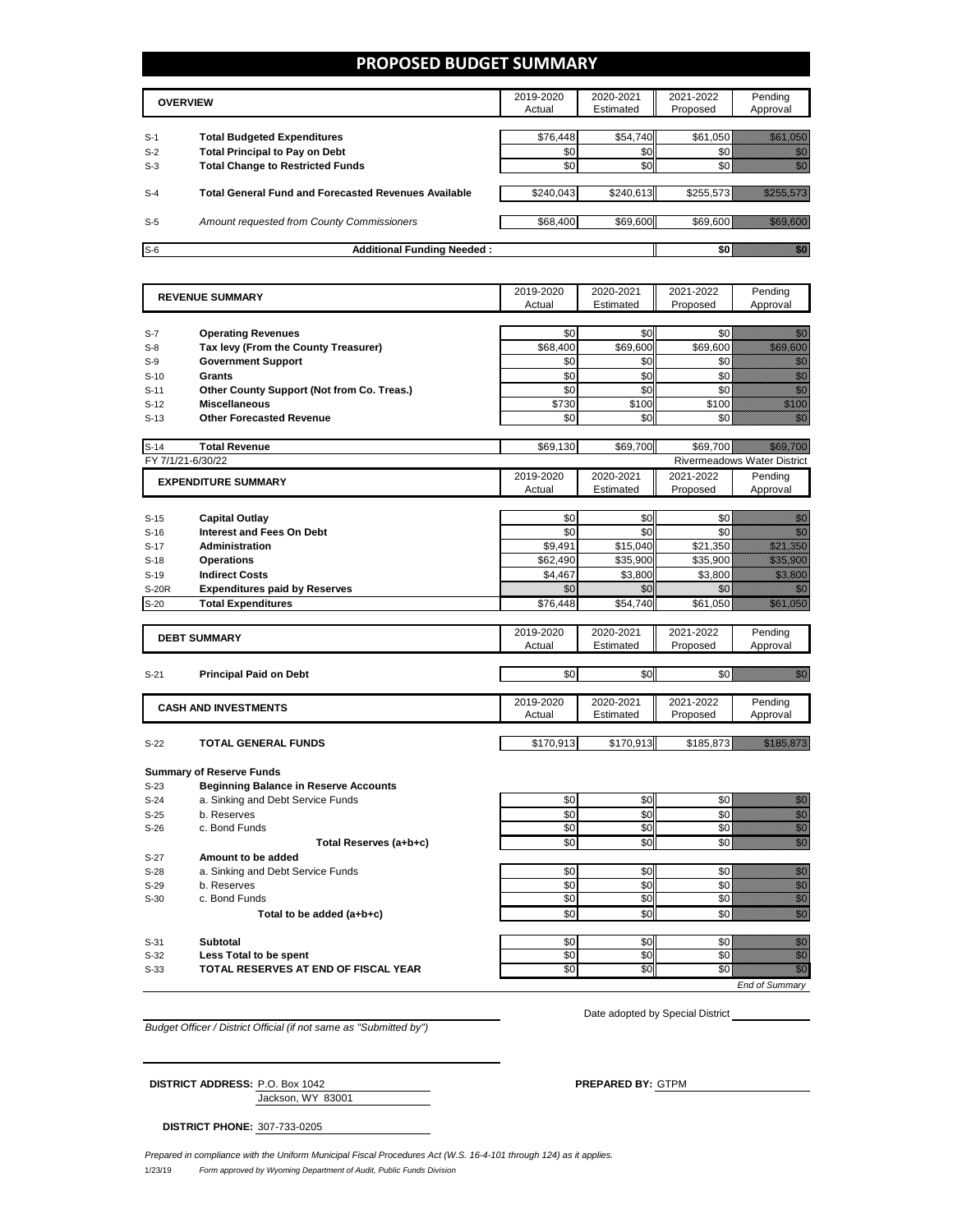|                    | <b>Rivermeadows Water District</b>                          |                                 |                 |           | <b>FYE</b> | 6/30/2022                                                                                                                                                                                                                        |
|--------------------|-------------------------------------------------------------|---------------------------------|-----------------|-----------|------------|----------------------------------------------------------------------------------------------------------------------------------------------------------------------------------------------------------------------------------|
|                    | <b>NAME OF DISTRICT/BOARD</b>                               |                                 |                 |           |            |                                                                                                                                                                                                                                  |
|                    |                                                             |                                 |                 |           |            |                                                                                                                                                                                                                                  |
|                    | <b>PROPERTY TAXES AND ASSESSMENTS</b>                       |                                 |                 |           |            |                                                                                                                                                                                                                                  |
|                    |                                                             |                                 |                 |           |            |                                                                                                                                                                                                                                  |
|                    |                                                             | <b>DOA Chart</b>                | 2019-2020       | 2020-2021 | 2021-2022  | Pending                                                                                                                                                                                                                          |
|                    |                                                             | of Accounts                     | Actual          | Estimated | Proposed   | Approval                                                                                                                                                                                                                         |
| $R-1$              | <b>Property Taxes and Assessments Received</b>              |                                 |                 |           |            |                                                                                                                                                                                                                                  |
| $R-1.1$            | Tax Levy (From the County Treasurer)                        | 4001                            | \$68,400        | \$69,600  | \$69,600   | <b>1999 - 1999 - 1999 - 1999 - 1999 - 1999</b>                                                                                                                                                                                   |
|                    | R-1.2 Other County Support (see note on the right)          | 4005                            |                 |           |            |                                                                                                                                                                                                                                  |
|                    |                                                             |                                 |                 |           |            |                                                                                                                                                                                                                                  |
|                    | <b>FORECASTED REVENUE</b>                                   |                                 |                 |           |            |                                                                                                                                                                                                                                  |
|                    |                                                             |                                 |                 |           |            |                                                                                                                                                                                                                                  |
|                    |                                                             |                                 | 2019-2020       | 2020-2021 | 2021-2022  | Pending                                                                                                                                                                                                                          |
|                    |                                                             | <b>DOA Chart</b><br>of Accounts | Actual          | Estimated | Proposed   | Approval                                                                                                                                                                                                                         |
|                    |                                                             |                                 |                 |           |            |                                                                                                                                                                                                                                  |
| $R-2$<br>$R - 2.1$ | <b>Revenues from Other Governments</b><br>State Aid         | 4211                            |                 |           |            |                                                                                                                                                                                                                                  |
| $R - 2.2$          |                                                             | 4237                            |                 |           |            |                                                                                                                                                                                                                                  |
| $R - 2.3$          | Additional County Aid (non-treasurer)<br>City (or Town) Aid | 4237                            |                 |           |            |                                                                                                                                                                                                                                  |
| $R - 2.4$          | Other (Specify)                                             | 4237                            |                 |           |            |                                                                                                                                                                                                                                  |
|                    | R-2.5 Total Government Support                              |                                 | \$0             | \$0       | \$0        | <u>i Sar</u>                                                                                                                                                                                                                     |
| $R-3$              | <b>Operating Revenues</b>                                   |                                 |                 |           |            |                                                                                                                                                                                                                                  |
| $R - 3.1$          | <b>Customer Charges</b>                                     | 4300                            |                 |           |            |                                                                                                                                                                                                                                  |
|                    | R-3.2 Sales of Goods or Services                            | 4300                            |                 |           |            |                                                                                                                                                                                                                                  |
|                    | R-3.3 Other Assessments                                     | 4503                            |                 |           |            |                                                                                                                                                                                                                                  |
|                    | R-3.4 Total Operating Revenues                              |                                 | \$0             | \$0       | \$0        | en de la familie de la familie de la familie de la familie de la familie de la familie de la familie de la fa<br>Constituit de la familie de la familie de la familie de la familie de la familie de la familie de la familie d  |
| $R-4$              | <b>Grants</b>                                               |                                 |                 |           |            |                                                                                                                                                                                                                                  |
| $R - 4.1$          | <b>Direct Federal Grants</b>                                | 4201                            |                 |           |            |                                                                                                                                                                                                                                  |
|                    | R-4.2 Federal Grants thru State Agencies                    | 4201                            |                 |           |            |                                                                                                                                                                                                                                  |
|                    | R-4.3 Grants from State Agencies                            | 4211                            |                 |           |            |                                                                                                                                                                                                                                  |
| $R - 4.4$          | <b>Total Grants</b>                                         |                                 | $\overline{60}$ | \$0       | \$0        | en de la familie de la familie de la familie de la familie de la familie de la familie de la familie de la fam<br>Constitution de la familie de la familie de la familie de la familie de la familie de la familie de la familie |
| $R-5$              | <b>Miscellaneous Revenue</b>                                |                                 |                 |           |            |                                                                                                                                                                                                                                  |
| $R - 5.1$          | Interest                                                    | 4501                            | \$730           | \$100     | \$100      | <u>tik k</u>                                                                                                                                                                                                                     |
|                    | R-5.2 Other: Specify                                        | 4500                            |                 |           |            |                                                                                                                                                                                                                                  |
|                    | R-5.3 Other: Additional                                     |                                 |                 |           |            |                                                                                                                                                                                                                                  |
| $R-5.4$            | <b>Total Miscellaneous</b>                                  |                                 | \$730           | \$100     | \$100      | <u>till fram en s</u>                                                                                                                                                                                                            |
| $R - 5.5$          | <b>Total Forecasted Revenue</b>                             |                                 | \$730           | \$100     | \$100      | <u>tik komun</u>                                                                                                                                                                                                                 |
| $R-6$              | <b>Other Forecasted Revenue</b>                             |                                 |                 |           |            |                                                                                                                                                                                                                                  |
| $R-6.1$            | a. Other past due as estimated by Co. Treas.                | 4004                            |                 |           |            |                                                                                                                                                                                                                                  |
| R-6.2              | b. Other forecasted revenue (specify):                      |                                 |                 |           |            |                                                                                                                                                                                                                                  |
| $R-6.3$            |                                                             | 4500                            |                 |           |            |                                                                                                                                                                                                                                  |
| $R-6.4$            |                                                             | 4500                            |                 |           |            |                                                                                                                                                                                                                                  |
| $R-6.5$            |                                                             |                                 |                 |           |            |                                                                                                                                                                                                                                  |
|                    | R-6.6 Total Other Forecasted Revenue (a+b)                  |                                 | \$0             | \$0       | \$0        | <u>fill a</u>                                                                                                                                                                                                                    |
|                    |                                                             |                                 |                 |           |            |                                                                                                                                                                                                                                  |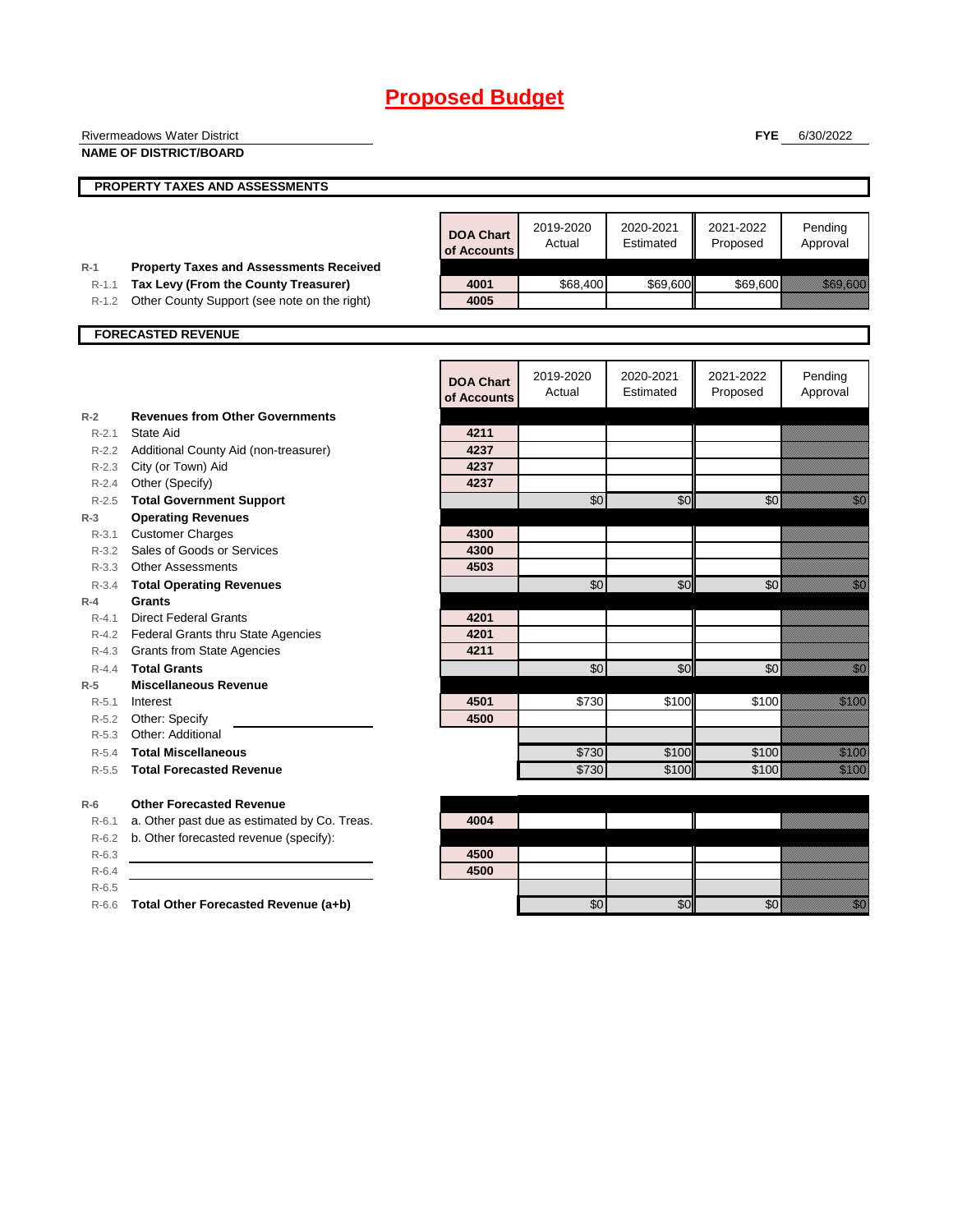Rivermeadows Water District **NAME OF DISTRICT/BOARD**

### **CAPITAL OUTLAY BUDGET**

|           |                             | vi nuuv |
|-----------|-----------------------------|---------|
| E-1       | <b>Capital Outlay</b>       |         |
| $E - 1.1$ | <b>Real Property</b>        | 6201    |
| $E - 1.2$ | Vehicles                    | 6210    |
| $E - 1.3$ | Office Equipment            | 6211    |
| $E - 1.4$ | Other (Specify)             |         |
| $E - 1.5$ |                             | 6200    |
| $E-1.6$   |                             | 6200    |
| $E-1.7$   |                             |         |
| $E - 1.8$ | <b>TOTAL CAPITAL OUTLAY</b> |         |
|           |                             |         |

| <b>DOA Chart</b><br>of Accounts | 2019-2020<br>Actual | 2020-2021<br>Estimated | 2021-2022<br>Proposed | Pending<br>Approval |
|---------------------------------|---------------------|------------------------|-----------------------|---------------------|
|                                 |                     |                        |                       |                     |
| 6201                            |                     |                        |                       |                     |
| 6210                            |                     |                        |                       |                     |
| 6211                            |                     |                        |                       |                     |
|                                 |                     |                        |                       |                     |
| 6200                            |                     |                        |                       |                     |
| 6200                            |                     |                        |                       |                     |
|                                 |                     |                        |                       |                     |
|                                 |                     |                        |                       |                     |

#### **ADMINISTRATION BUDGET**

|           |                                      | <b>DOA Chart</b><br>of Accounts | 2019-2020<br>Actual | 2020-2021<br>Estimated | 2021-2022<br>Proposed | Pending<br>Approval                                                                                            |
|-----------|--------------------------------------|---------------------------------|---------------------|------------------------|-----------------------|----------------------------------------------------------------------------------------------------------------|
| $E-2$     | <b>Personnel Services</b>            |                                 |                     |                        |                       |                                                                                                                |
| $E - 2.1$ | Administrator                        | 7002                            | \$8,856             | \$11,690               | \$18,000              | a katalunggal sa katalunggal sa katalunggal sa katalunggal sa katalunggal sa katalunggal sa katalunggal sa kat |
| $E - 2.2$ | Secretary                            | 7003                            |                     |                        |                       |                                                                                                                |
| $E - 2.3$ | Clerical                             | 7004                            |                     |                        |                       |                                                                                                                |
| $E - 2.4$ | Other (Specify)                      |                                 |                     |                        |                       |                                                                                                                |
| $E-2.5$   |                                      | 7005                            |                     |                        |                       |                                                                                                                |
| $E-2.6$   |                                      | 7005                            |                     |                        |                       |                                                                                                                |
| $E - 2.7$ |                                      |                                 |                     |                        |                       |                                                                                                                |
| $E-3$     | <b>Board Expenses</b>                |                                 |                     |                        |                       |                                                                                                                |
| $E - 3.1$ | Travel                               | 7011                            |                     |                        |                       |                                                                                                                |
| $E - 3.2$ | Mileage                              | 7012                            |                     |                        |                       |                                                                                                                |
| $E - 3.3$ | Other (Specify)                      |                                 |                     |                        |                       |                                                                                                                |
| $E - 3.4$ |                                      | 7013                            |                     |                        |                       |                                                                                                                |
| $E - 3.5$ |                                      | 7013                            |                     |                        |                       |                                                                                                                |
| $E - 3.6$ |                                      |                                 |                     |                        |                       |                                                                                                                |
| $E-4$     | <b>Contractual Services</b>          |                                 |                     |                        |                       |                                                                                                                |
| $E - 4.1$ | Legal                                | 7021                            | \$48                | \$200                  | \$200                 | TUMUMO<br>MANGGUNA                                                                                             |
| $E - 4.2$ | Accounting/Auditing                  | 7022                            | \$587               | $\sqrt{$2,400}$        | \$2,400               | <u> Hillingard</u>                                                                                             |
| $E - 4.3$ | Other (Specify)                      |                                 |                     |                        |                       |                                                                                                                |
| $E - 4.4$ |                                      | 7023                            |                     |                        |                       |                                                                                                                |
| $E-4.5$   |                                      | 7023                            |                     |                        |                       |                                                                                                                |
| $E-4.6$   |                                      |                                 |                     |                        |                       |                                                                                                                |
| $E-5$     | <b>Other Administrative Expenses</b> |                                 |                     |                        |                       |                                                                                                                |
| $E - 5.1$ | Office Supplies                      | 7031                            |                     |                        |                       |                                                                                                                |
| $E - 5.2$ | Office equipment, rent & repair      | 7032                            |                     |                        |                       |                                                                                                                |
| $E - 5.3$ | Education                            | 7033                            |                     |                        |                       |                                                                                                                |
| $E - 5.4$ | Registrations                        | 7034                            |                     | \$750                  | \$750                 | <u>till fram</u>                                                                                               |
| $E - 5.5$ | Other (Specify)                      |                                 |                     |                        |                       |                                                                                                                |
| $E-5.6$   |                                      | 7035                            |                     |                        |                       |                                                                                                                |
| $E - 5.7$ |                                      | 7035                            |                     |                        |                       |                                                                                                                |
| $E - 5.8$ |                                      |                                 |                     |                        |                       |                                                                                                                |
| $E-6$     | <b>TOTAL ADMINISTRATION</b>          |                                 | \$9,491             | \$15,040               | \$21,350              | <u>i selle selle selle</u>                                                                                     |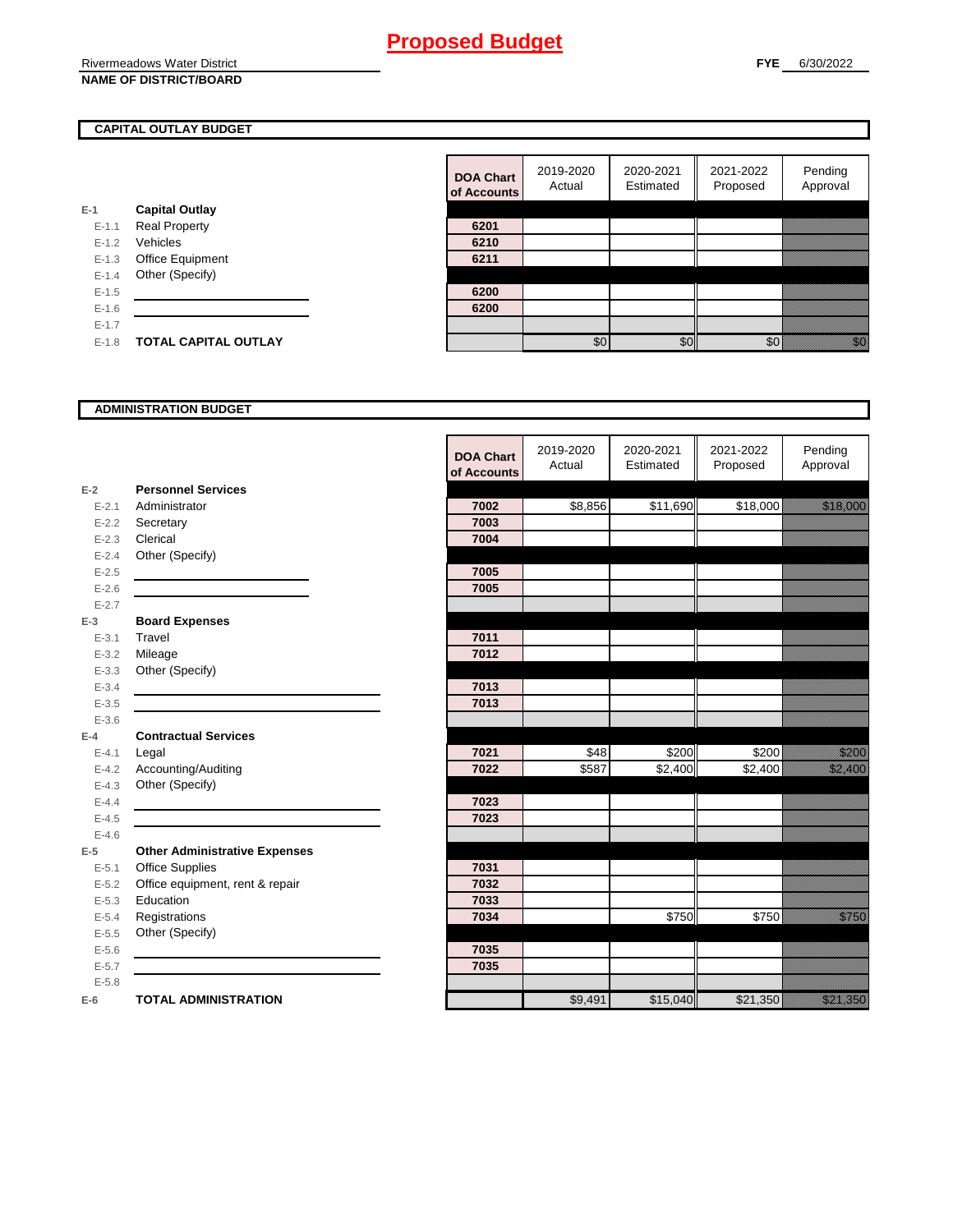#### Rivermeadows Water District

### **OPERATIONS BUDGET**

en de la militar de la militar de la militar de la militar de la militar de la militar de la militar de la mi<br>Establecercitat de la militar de la militar de la militar de la militar de la militar de la militar de la mili

en de la maria de la maria de la maria de la maria de la maria de la maria de la maria de la maria de la maria<br>Versión en de la familie de la familie de la familie de la familie de la familie de la familie de la familie de la fam<br>Décembre de la familie de la familie de la familie de la familie de la familie de la familie de la familie de en de la falsa de la falsa de la falsa de la falsa de la falsa de la falsa de la falsa de la falsa de la falsa<br>El falsa de la falsa de la falsa de la falsa de la falsa de la falsa de la falsa de la falsa de la falsa de la

|                      |                                              | <b>DOA Chart</b><br>of Accounts | 2019-2020<br>Actual  | 2020-2021<br>Estimated | 2021-2022<br>Proposed            | Pending<br>Approval                         |
|----------------------|----------------------------------------------|---------------------------------|----------------------|------------------------|----------------------------------|---------------------------------------------|
| $E-7$                | <b>Personnel Services</b>                    |                                 |                      |                        |                                  |                                             |
| $E - 7.1$            | Wages--Operations                            | 7202                            |                      |                        |                                  |                                             |
| $E - 7.2$            | Service Contracts                            | 7203                            |                      |                        |                                  |                                             |
| $E - 7.3$            | Other (Specify)                              |                                 |                      |                        |                                  |                                             |
| $E - 7.4$            |                                              | 7204                            |                      |                        |                                  |                                             |
| $E - 7.5$            |                                              | 7204                            |                      |                        |                                  |                                             |
| $E - 7.6$            |                                              |                                 |                      |                        |                                  |                                             |
| $E-8$                | <b>Travel</b>                                |                                 |                      |                        |                                  |                                             |
| $E-8.1$              | Mileage                                      | 7211                            |                      |                        |                                  |                                             |
| $E - 8.2$            | Other (Specify)                              |                                 |                      |                        |                                  |                                             |
| $E - 8.3$            |                                              | 7212                            |                      |                        |                                  |                                             |
| $E - 8.4$            |                                              | 7212                            |                      |                        |                                  |                                             |
| $E - 8.5$            |                                              |                                 |                      |                        |                                  |                                             |
| $E-9$                | <b>Operating supplies (List)</b>             |                                 |                      |                        |                                  |                                             |
| $E-9.1$<br>$E - 9.2$ | <b>Equipment Maintenance</b><br>Water System | 7220<br>7220                    | \$14,057<br>\$18,000 | \$10,500               | \$10,500<br>$\overline{$}18,500$ | an dhe as a' an t-<br><u> Karl Barat da</u> |
| $E-9.3$              | <b>Utilities</b>                             | 7220                            | \$5,785              | \$18,500<br>\$6,300    | \$6,300                          | <u> Hillian Sa</u>                          |
| $E-9.4$              | Telephone                                    | 7220                            | \$585                | \$600                  | \$600                            | <u> Hill</u>                                |
| $E - 9.5$            |                                              |                                 |                      |                        |                                  |                                             |
| $E-10$               | <b>Program Services (List)</b>               |                                 |                      |                        |                                  |                                             |
| $E-10.1$             |                                              | 7230                            |                      |                        |                                  |                                             |
| $E-10.2$             |                                              | 7230                            |                      |                        |                                  |                                             |
| $E-10.3$             |                                              | 7230                            |                      |                        |                                  |                                             |
| $E-10.4$             |                                              | 7230                            |                      |                        |                                  |                                             |
| $E-10.5$             |                                              |                                 |                      |                        |                                  |                                             |
| $E-11$               | <b>Contractual Arrangements (List)</b>       |                                 |                      |                        |                                  |                                             |
| $E-11.1$             |                                              | 7400                            |                      |                        |                                  |                                             |
| $E-11.2$             |                                              | 7400                            |                      |                        |                                  |                                             |
| $E-11.3$             |                                              | 7400                            |                      |                        |                                  |                                             |
| $E-11.4$             |                                              | 7400                            |                      |                        |                                  |                                             |
| $E-11.5$             |                                              |                                 |                      |                        |                                  |                                             |
| $E-12$               | <b>Other operations (Specify)</b>            |                                 |                      |                        |                                  |                                             |
| $E-12.1$             | <b>Depreciation Expense</b>                  | 7450                            | \$24,063             |                        |                                  |                                             |
| $E-12.2$             |                                              | 7450                            |                      |                        |                                  |                                             |
| $E-12.3$             |                                              | 7450                            |                      |                        |                                  |                                             |
| $E-12.4$             |                                              | 7450                            |                      |                        |                                  |                                             |
| $E-12.5$             |                                              |                                 |                      |                        |                                  |                                             |
| $E-13$               | <b>TOTAL OPERATIONS</b>                      |                                 | \$62,490             | \$35,900               | \$35,900                         | a a an am an t-                             |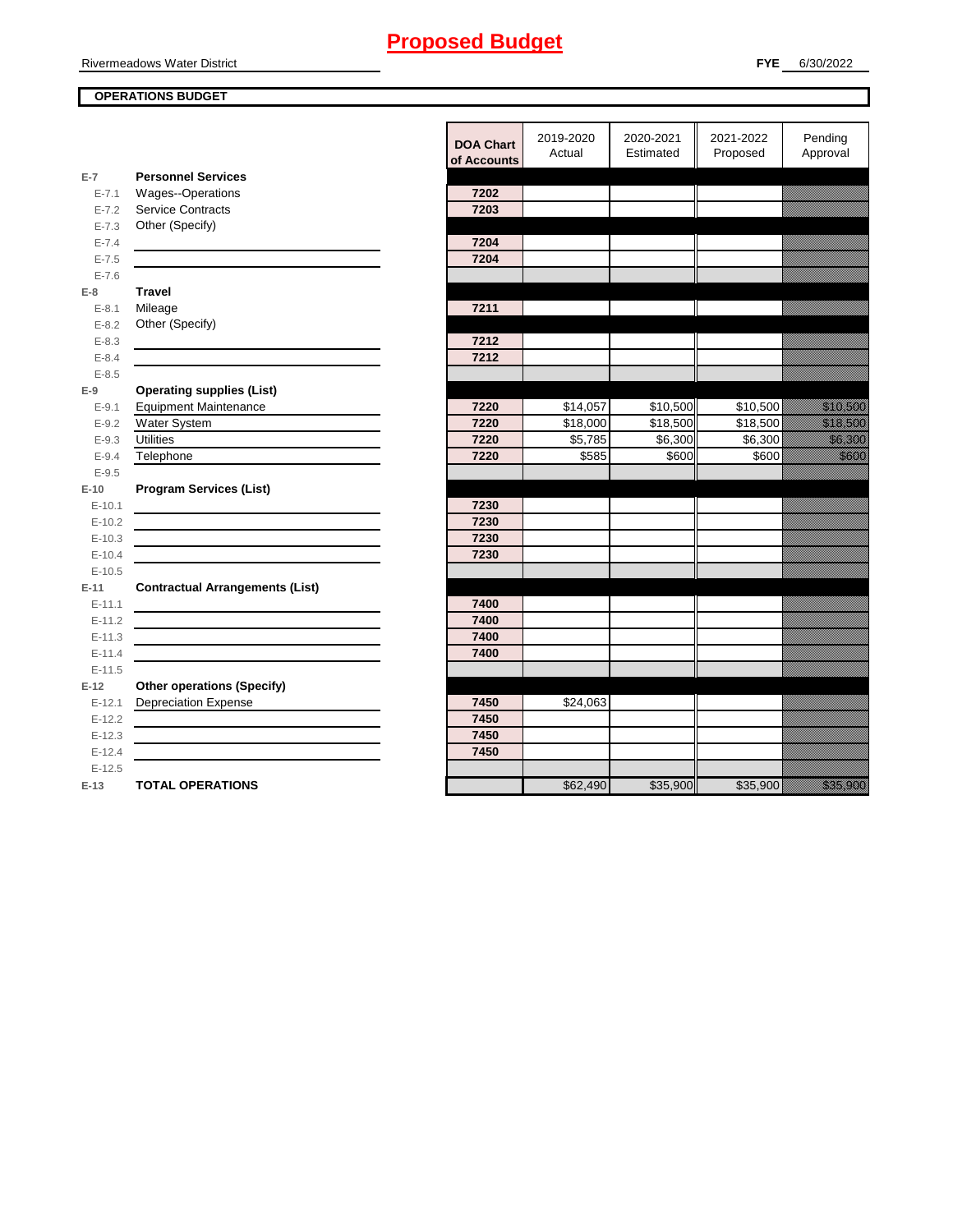Rivermeadows Water District

#### **INDIRECT COSTS BUDGET**

|          |                              | <b>DOA Chart</b><br>of Accounts | 2019-2020<br>Actual | 2020-2021<br>Estimated | 2021-2022<br>Proposed | Pending<br>Approval                                                                                                                                                                                                             |
|----------|------------------------------|---------------------------------|---------------------|------------------------|-----------------------|---------------------------------------------------------------------------------------------------------------------------------------------------------------------------------------------------------------------------------|
| $E-14$   | Insurance                    |                                 |                     |                        |                       |                                                                                                                                                                                                                                 |
| $E-14.1$ | Liability                    | 7502                            | \$4,467             | \$3,800                | \$3,800               | <u> Harry College (</u>                                                                                                                                                                                                         |
| $E-14.2$ | Buildings and vehicles       | 7503                            |                     |                        |                       |                                                                                                                                                                                                                                 |
| $E-14.3$ | Equipment                    | 7504                            |                     |                        |                       |                                                                                                                                                                                                                                 |
| $E-14.4$ | Other (Specify)              |                                 |                     |                        |                       |                                                                                                                                                                                                                                 |
| $E-14.5$ |                              | 7505                            |                     |                        |                       |                                                                                                                                                                                                                                 |
| $E-14.6$ |                              | 7505                            |                     |                        |                       |                                                                                                                                                                                                                                 |
| $E-14.7$ |                              |                                 |                     |                        |                       |                                                                                                                                                                                                                                 |
| $E-15$   | Indirect payroll costs:      |                                 |                     |                        |                       |                                                                                                                                                                                                                                 |
| $E-15.1$ | FICA (Social Security) taxes | 7511                            |                     |                        |                       |                                                                                                                                                                                                                                 |
| $E-15.2$ | <b>Workers Compensation</b>  | 7512                            |                     |                        |                       |                                                                                                                                                                                                                                 |
| $E-15.3$ | <b>Unemployment Taxes</b>    | 7513                            |                     |                        |                       |                                                                                                                                                                                                                                 |
| $E-15.4$ | Retirement                   | 7514                            |                     |                        |                       |                                                                                                                                                                                                                                 |
| $E-15.5$ | <b>Health Insurance</b>      | 7515                            |                     |                        |                       |                                                                                                                                                                                                                                 |
| $E-15.6$ | Other (Specify)              |                                 |                     |                        |                       |                                                                                                                                                                                                                                 |
| $E-15.7$ |                              | 7516                            |                     |                        |                       |                                                                                                                                                                                                                                 |
| $E-15.8$ |                              | 7516                            |                     |                        |                       |                                                                                                                                                                                                                                 |
| $E-15.9$ |                              |                                 |                     |                        |                       |                                                                                                                                                                                                                                 |
| $E-17$   | <b>TOTAL INDIRECT COSTS</b>  |                                 | \$4,467             |                        | \$3,800               | e al composición de la composición de la composición de la composición de la composición de la composición de<br>Composición de la composición de la composición de la composición de la composición de la composición de la co |
|          |                              |                                 |                     | \$3,800                |                       |                                                                                                                                                                                                                                 |

### **DEBT SERVICE BUDGET**

| <b>DOA Chart</b><br>of Accounts | 2019-2020<br>Actual | 2020-2021<br>Estimated | 2021-2022<br>Proposed | Pending<br>Approval |
|---------------------------------|---------------------|------------------------|-----------------------|---------------------|
|                                 |                     |                        |                       |                     |
| 6401                            |                     |                        |                       |                     |
| 6410                            |                     |                        |                       |                     |
| 6420                            |                     |                        |                       |                     |
|                                 |                     |                        |                       |                     |

**D-1 Debt Service**

D-1.1 Principal

D-1.2 **Interest** 

D-1.3 **Fees** 

**D-2 TOTAL DEBT SERVICE**